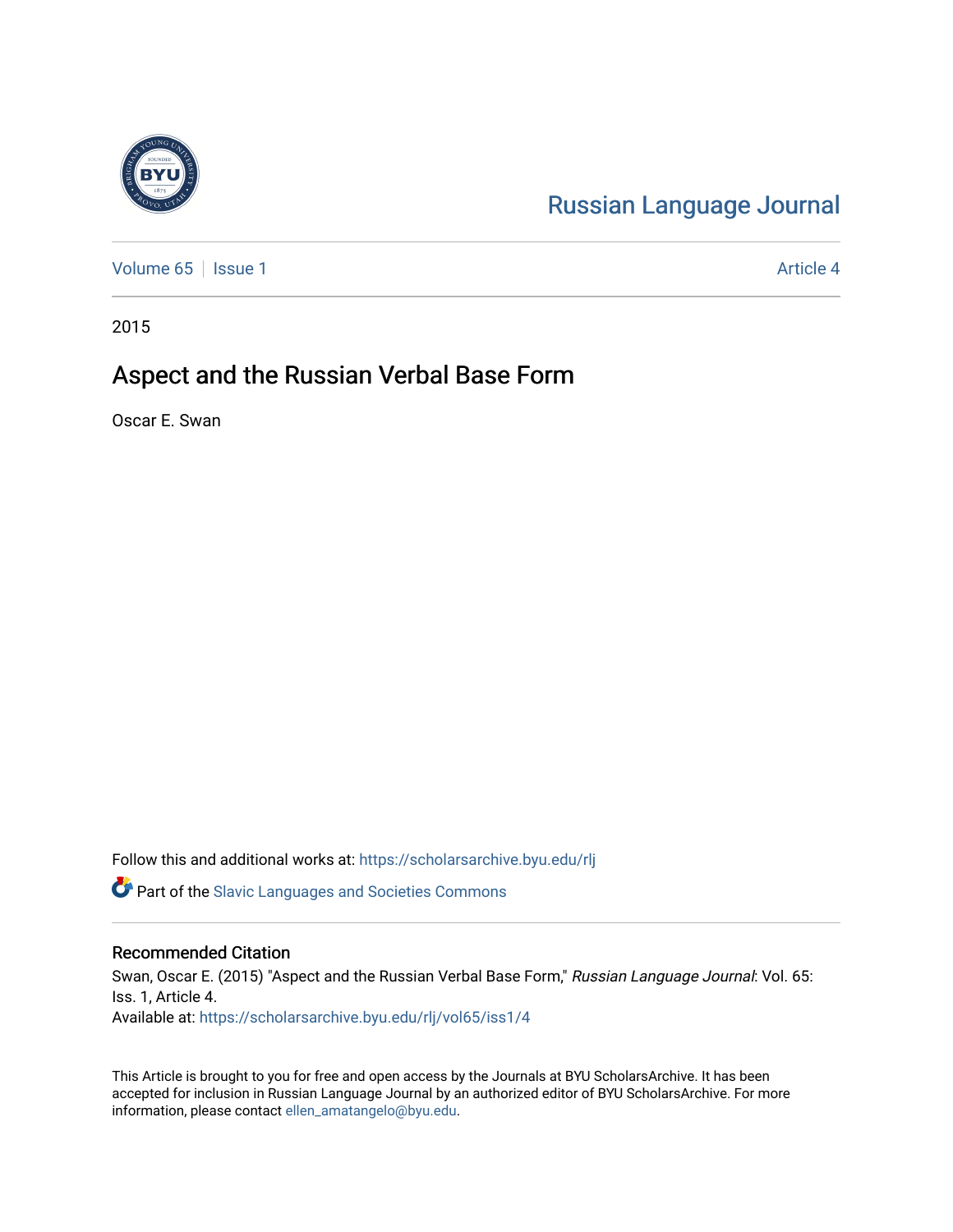## **Aspect and the Russian Verbal Base Form**

## **OSCAR E. SWAN**

#### **Introduction**

Roman Jakobson's 1948 single-stem analysis of the Russian verb inspired many imitations and applications around the Slavic world, especially in American Russian pedagogy, where the names Alexander Lipson, Charles Townsend, and Maurice Levin come most readily to mind (see References). The first is a by-now dated two-part textbook series, grammatically innovative for its time, that is still available on the internet (although as far as I know it is not actually used anywhere), while the applied linguistic works by Townsend and Levin are still in print and are commonly used in graduate courses on the structure of Russian. It is the admittedly small group of participants in such courses that is the intended target audience of this paper, although I hope it will also be of interest to those who are interested in Russian structural linguistic issues generally, whether or not these issues are of relevance to the undergraduate teaching/learning situation. In further discussion it will be assumed that the reader is generally conversant with Jakobson's system in either Townsend's or Levin's slightly varying treatments of it. We will not be concerned here with minor details or with any textbooks that apply the single-stem approach to lower levels of teaching, among which *Russian Stage One: Live from Russia!* (Lekić et al.) is prominent.

At one point in time, it seemed as though almost every other issue of *Slavic and East European Journal (SEEJ)* or *Russian Language Journal (RLJ)* one opened had an article about the "single-stem system of the Russian verb," based one way or another on Jakobson 1948, and about how it provided the key to presenting the Russian verb to American learners or exactly the opposite, i.e., how it did not. I once took part in that discussion (Swan 1986), and I want to preface this discussion by stating that the present article does not participate in that by-now largely historical polemic, referring the reader instead to Gerald Mayer's highly readable *SEEJ* article of 1993, together with its bibliography. In my opinion, Mayer says everything that needs to be said on the pedagogical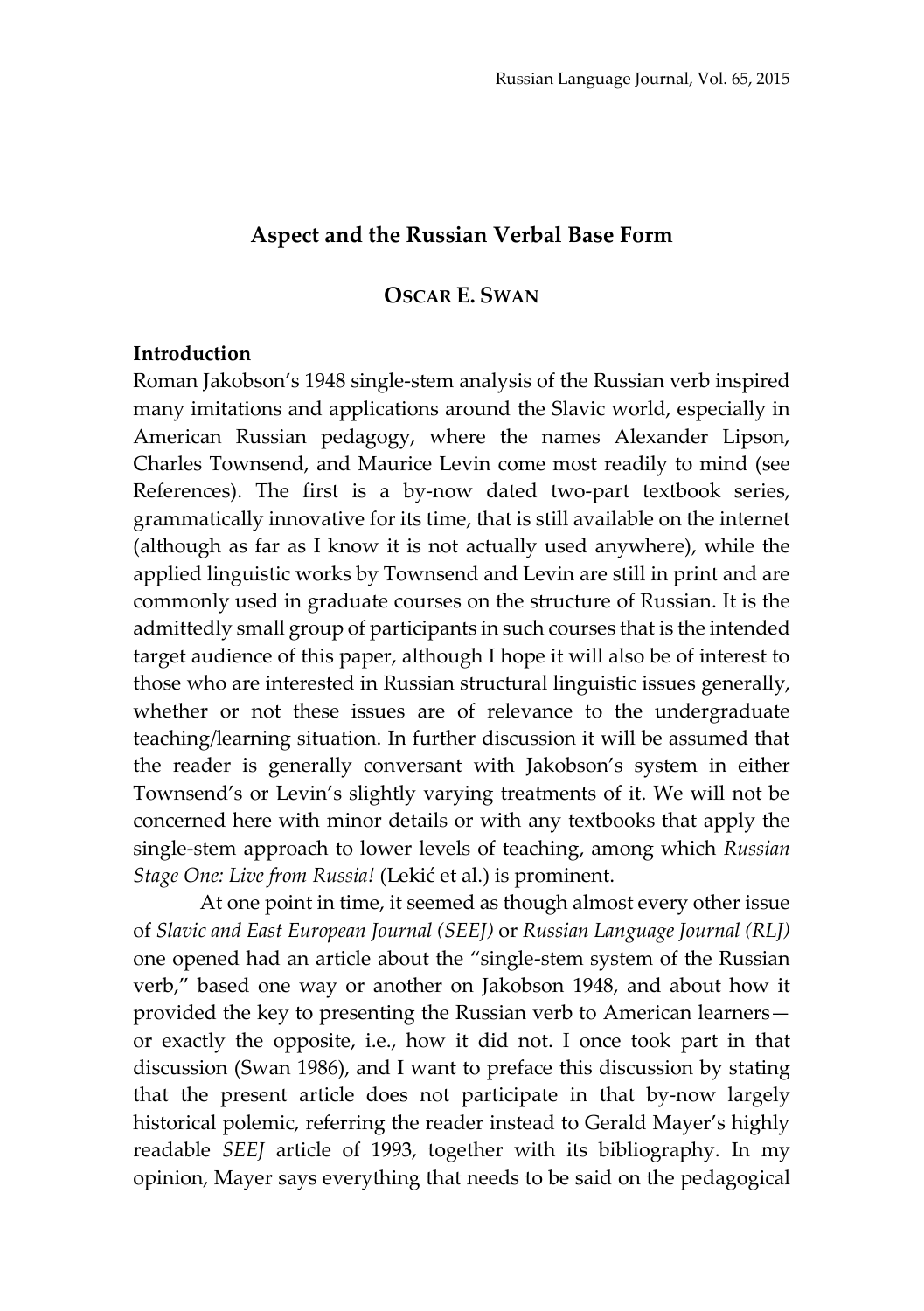side of this issue, and says it as well as anyone could.<sup>1</sup> Instead, I want to address a problem that I think has yet to be specifically raised in this regard, namely, that the Jakobsonian verb description is concerned primarily with the single dimension of tense-form prediction, whereas the verbal lexeme comprises the two more or less equally important crosscutting dimensions of tense and aspect. Indeed, many would say, and have said, along with Cubberley in his *A Linguistic Tradition,* that "Modern Russian has ended up with a system in which aspect dominates over tense" (2002, 146). Raible (1990, 197) describes the system as an "aspect system by priority, combined with a tense system." A verbal baseform system that concentrates almost exclusively on predicting tense forms is, therefore, largely missing the point of what is needed in a Russian verbal presentational strategy.

## **Base Forms**

*Base form,* as used here, means a single annotated compact form containing the inflectional and stress information needed to produce all the word-forms of a nominal, adjectival, or, in the instance of the present paper, verbal lexemes. By nature, all base forms are, to a greater or lesser extent, abstractions, requiring various kinds of rules for their implementation. Jakobson himself, with his 1948 article, was influential in injecting the idea of the base form of inflected words into Slavic morphological description. Although the jury may still be out as to the pedagogical utility, at early stages of language instruction, of the base form of inflected words, its use in scientific writing and at advanced stages of pedagogy—say, at the graduate level—can hardly be doubted. 2

<sup>1</sup> Although I hesitate to become involved in that old debate, I do side with Mayer (1993) in his conclusion that the verbal base form is of questionable utilitarian value on the elementary language-learning level, when there are so many other things to learn. As he shows, the traditional "three-form" approach of verb presentation (e.g., писа'ть пишу' пи'шет; чита'ть чита'ю чита'ешь, etc.) seems perfectly adequate, and provides in a different way, and with concrete verb forms, exactly the same information as the Jakobsonian base form.

<sup>2</sup> This having been said, Davidson's 2010 review, reflecting on fifteen years of experience sending students to ACTFL/ACCELS Russian study-abroad immersion programs incontrovertibly shows that structural proficiency in Russian is an especially strong predictor for making progress in both speaking and listening once in the country. I simply do not wish to sidetrack discussion here by injecting that issue into it.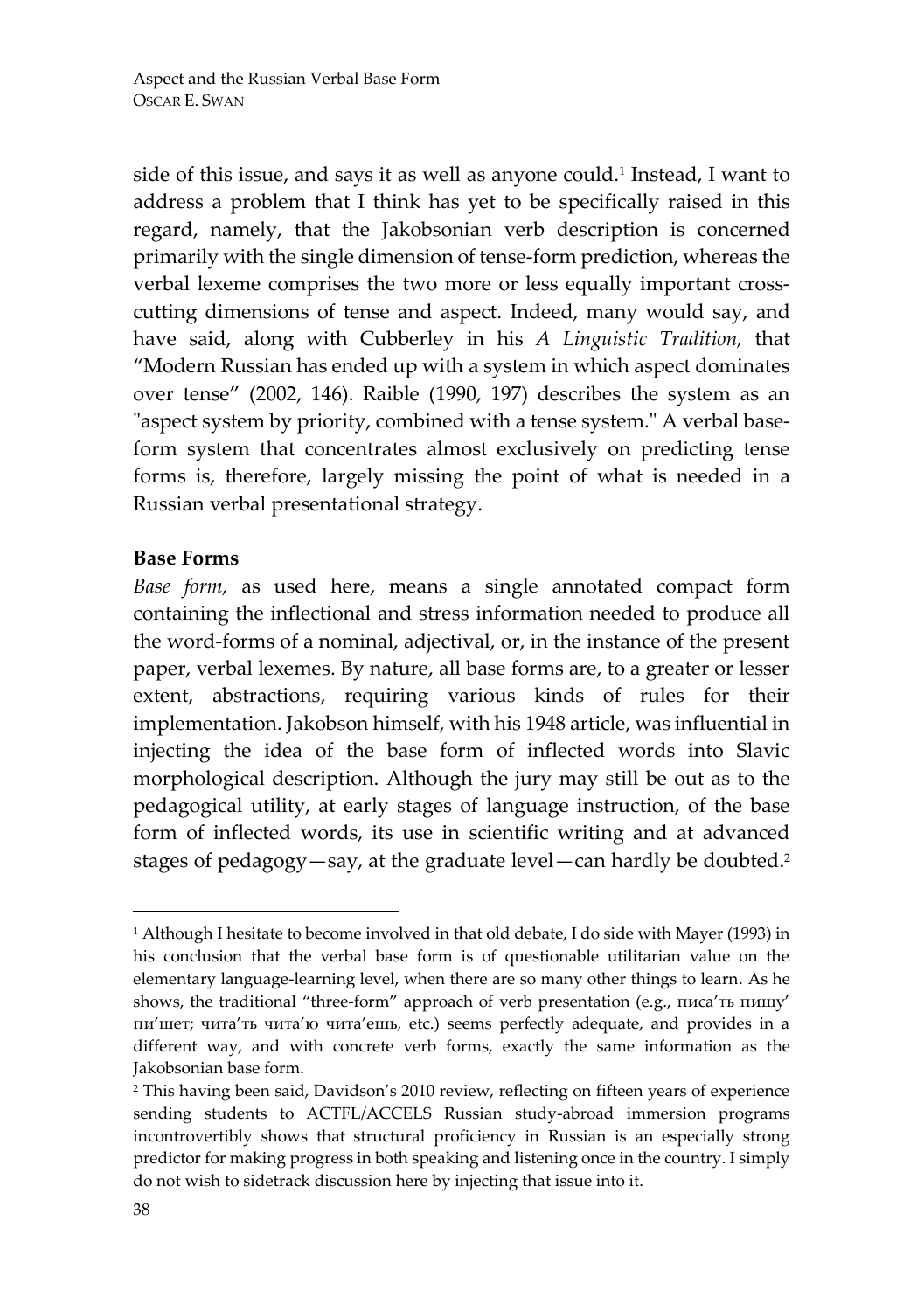At that stage, it is at the very least a heuristic construct that is useful when the need arises to explain why a given form is as it is, and to demonstrate to advanced learners that the majority of complex inflectional processes in Russian are largely systematic. By definition in the one-stem approach, a verb can be considered, in one way or another, irregular within the system when a base form cannot be generated for an inflected word. Most users of the idea of the base form view it as a purely utilitarian construct, without any accompanying philosophical-semiotic claims or imputations, and the present author shares that view.

As noted, a limitation of the base-form strategy as it has been traditionally applied to Russian verbs is that, unlike with nouns and adjectives, it has not been applied to the entire lexeme which, in the case of the verb, presides over a verbal pair, differentiated as to aspect and, within each aspect pair, as to tense. Although the dominant of these two verbal categories is aspect, the base-form strategy has mainly been applied to the tense dimension of individual aspect partners of an aspect pair, greatly limiting (more or less by half) the descriptive power of base forms as far as verbs are concerned. It is the purpose of the present study to investigate just how successfully (or unsuccessfully) the base-form strategy can be oriented around and applied to the entire verbal lexeme, better incorporating tense and aspect together, arriving at a base from which all of the finite verb forms falling beneath a particular verbal lexeme can be derived with reliable and consistent morphological and phonological rules, i.e., rules that do not conflict either with one another or with the morphological and phonological rules that one finds elsewhere in Russian word formation. 3

 $\overline{\phantom{a}}$ 

<sup>&</sup>lt;sup>3</sup> A major criticism, voiced by many, is that many of the Jakobsonian rules of single-stem word composition lack generality; they are good only for describing verb conjugation and for nothing else; for a good discussion, see Mayer's (1998) lengthy note 2. *Phonological rule* here means a rule that describes sound changes that are motivated by the phonological environment in which sound units fall, irrespective of the morphological environment. The units that participate in phonological rules in the present description are somewhat abstract, i.e., they are more like symbols than concrete units consisting of bundles of phonetic features, but they could be amenable to historical-phonological interpretation if the need should arise.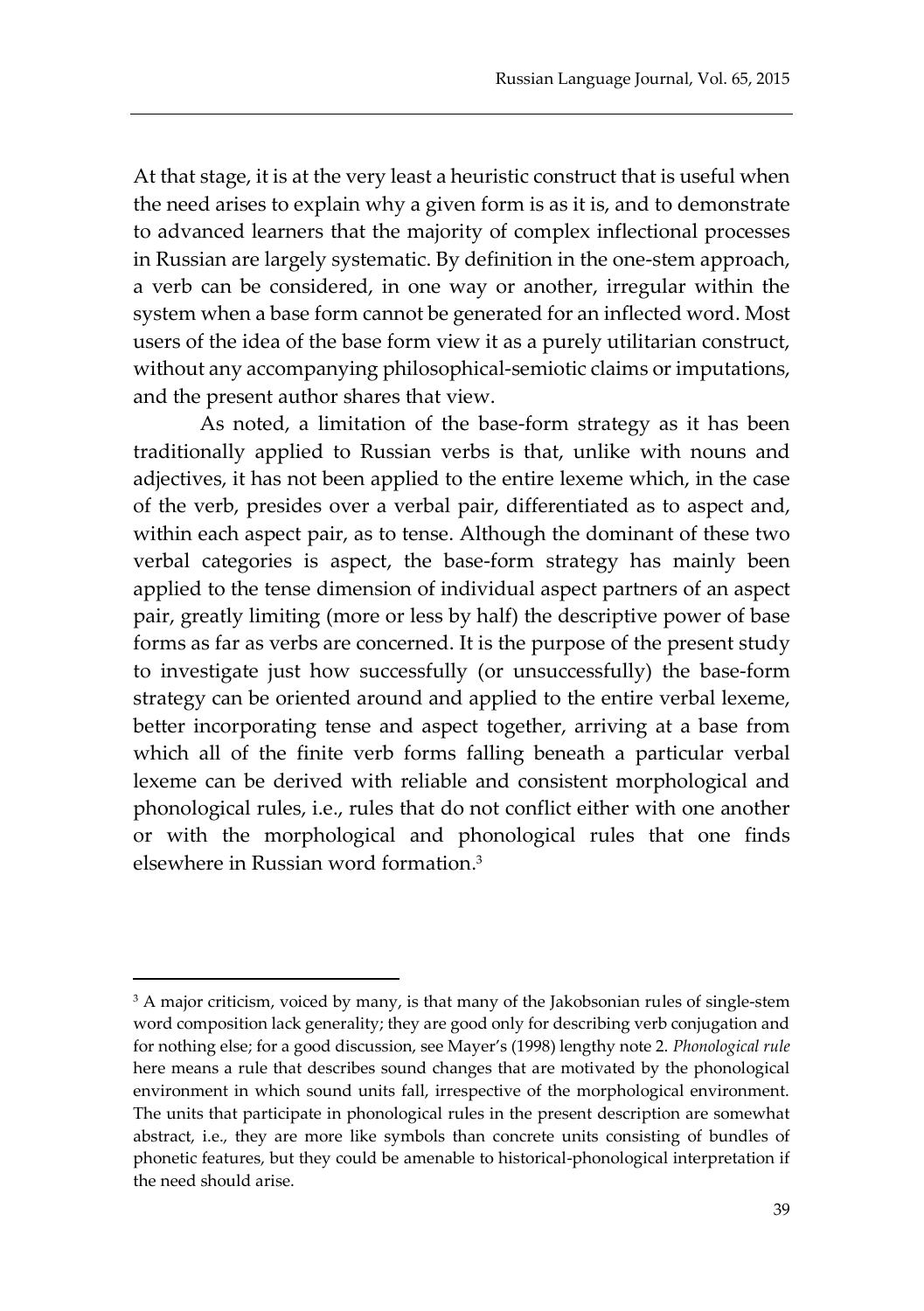# **A Quick Review of Jakobson 1948**

Reviewing a bit, Jakobson's base-form system treats verb-stems (infinitive/past vs. non-past/imperative) as phonologically conditioned allomorphs derived from the same underlying base. For simplicity, in further discussion we will refer to these two stems as the past stem and the non-past stem. Some of Jakobson's base forms end in consonants and others end in vowels. They are joined to endings, beginning either with consonants (past-tense endings) or with vowels (non-past tense endings). Rules of combination usually result in different past and non-past stem allomorphs in accordance with how the base stem either changes, or does not change, in response to rules governing different kinds of vowel+consonant, vowel+vowel, consonant+vowel, and consonant+consonant combinations at the stem-ending juncture. Jakobson's 1948 description did not (a) distinguish verbal suffixes or any other structure within verb-stems; (b) recognize the morphological or psychological reality of the different verb-stems (i.e., past vs. non-past); (c) concern itself with the derivation of aspect or with the derivation of gerunds, participles, or verbal nouns; or (d) concern itself with conjugational stress patterns. Townsend (1981) and Levin (1978) achieved considerable success both in describing stress patterns in the verb and in specifying how the participle and derived imperfective aspect suffixes are distributed according to the inflectional classes of verbs that emerge from Jakobson's base-form, as long as one is allowed to identify morphological units (suffixes) that exist within the verb stem and use them as classifiers (this seems to have been originally Lipson's (1981) innovation). There are around a dozen such verb classes. Under the revised Jakobsonian system former писа- becomes пис-а-; former читай- becomes чит-ай-; and so on. Proponents of the expanded system apparently have never been bothered by the fact that introducing the morphological structure into the verb stem fundamentally undermined Jakobson's original vision of the verb as having a single underlying psychologically unitary, phonologically defined, morphologically undifferentiated stem. In my opinion, this fact should have been of concern to followers of Townsend's and Levin's systems. Once the door has been opened to morphological rules and structures in finite conjugation, such rules and structures may be used alongside phonological rules anywhere they might conceivably facilitate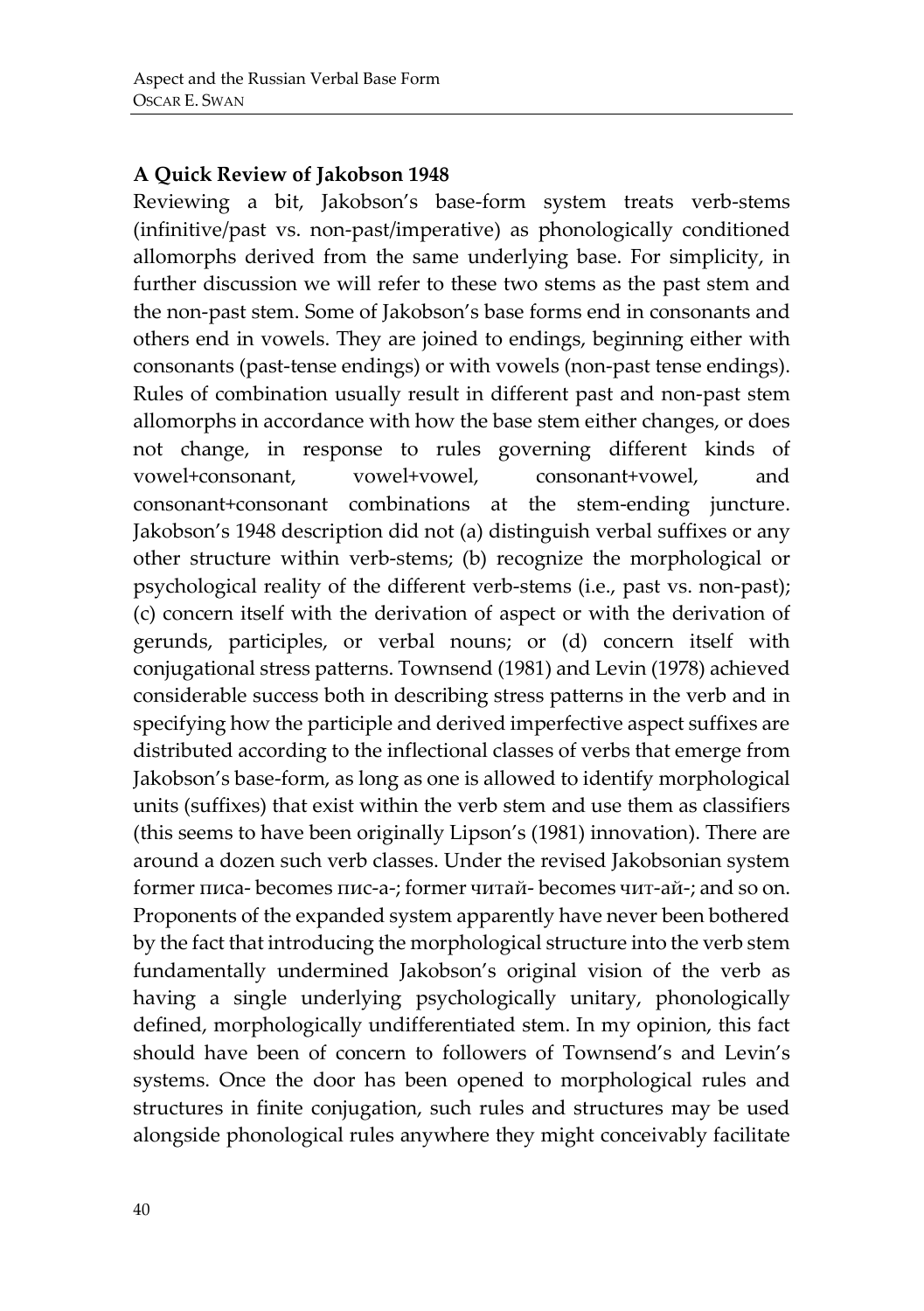overall descriptive uniformity and simplicity, including the production not just of tense forms, but of aspect forms as well.

## **Problems Posed by Aspect Formation under the Single-Stem**

A problem emerges when one attempts to add aspect formants to Jakobson's phonologically defined base, or even to its now morphologically segmented base, as both Townsend and Levin attempt to do. In both instances the description of aspect formation based on the single-stem base becomes an add-on construct, requiring its own specially adduced rules and procedures. Many of the rules of sound combination on which Jakobson's original system relies have to be replaced with other rules of combination, at times openly conflicting with Jakobson's original rules, while still living alongside them in an expanded and now rather rickety system. For example, Jakobson's base stem писа-, when added to a conjugational vowel ending, yields пиш-, see писа- $+y$   $\rightarrow$  пишу, whereas adding выпис-а- to the imperfective aspect suffix -ывай- merely results in the chopping off (truncation) of the а: выпис-а-+-ывай- $\rightarrow$ выписывай-, with no accompanying mutation. By contrast, adding the same suffix -ывай- to, say, подсуд-и- produces both truncation and mutation: подсуживай-. Adding the same suffix to the base прочит-айshould logically, under Jakobson's rules of combination, produce \*прочитаивай-, but the actual result is прочитывай-. The aforementioned authors only partially attempt to reconcile the rules of aspect formation with Jakobson's rules of stem-ending combination, because that is all that is possible. Taking Levin as an example, when describing imperfective aspect derivation he asks the user of his version of the system to truncate the entire suffix -ай- before imperfective suffixes (whereas truncation under Jakobson was a purely phonological process, blind to morphological structure and applying only to final vowels or consonants), and then lists which kinds of suffixal truncation prompt mutation of the preceding consonant and which ones do not. As a result, a sizable gap in Levin's description opens up between verb conjugation in its dimension of tense on the one hand and in its dimension of aspect on the other without the nature of that gap ever being made explicit: namely, one has shifted from phonologically stated rules in present and past-tense conjugation, which are not permitted to look at morphological structure, to rules for aspect formation that depend on morphological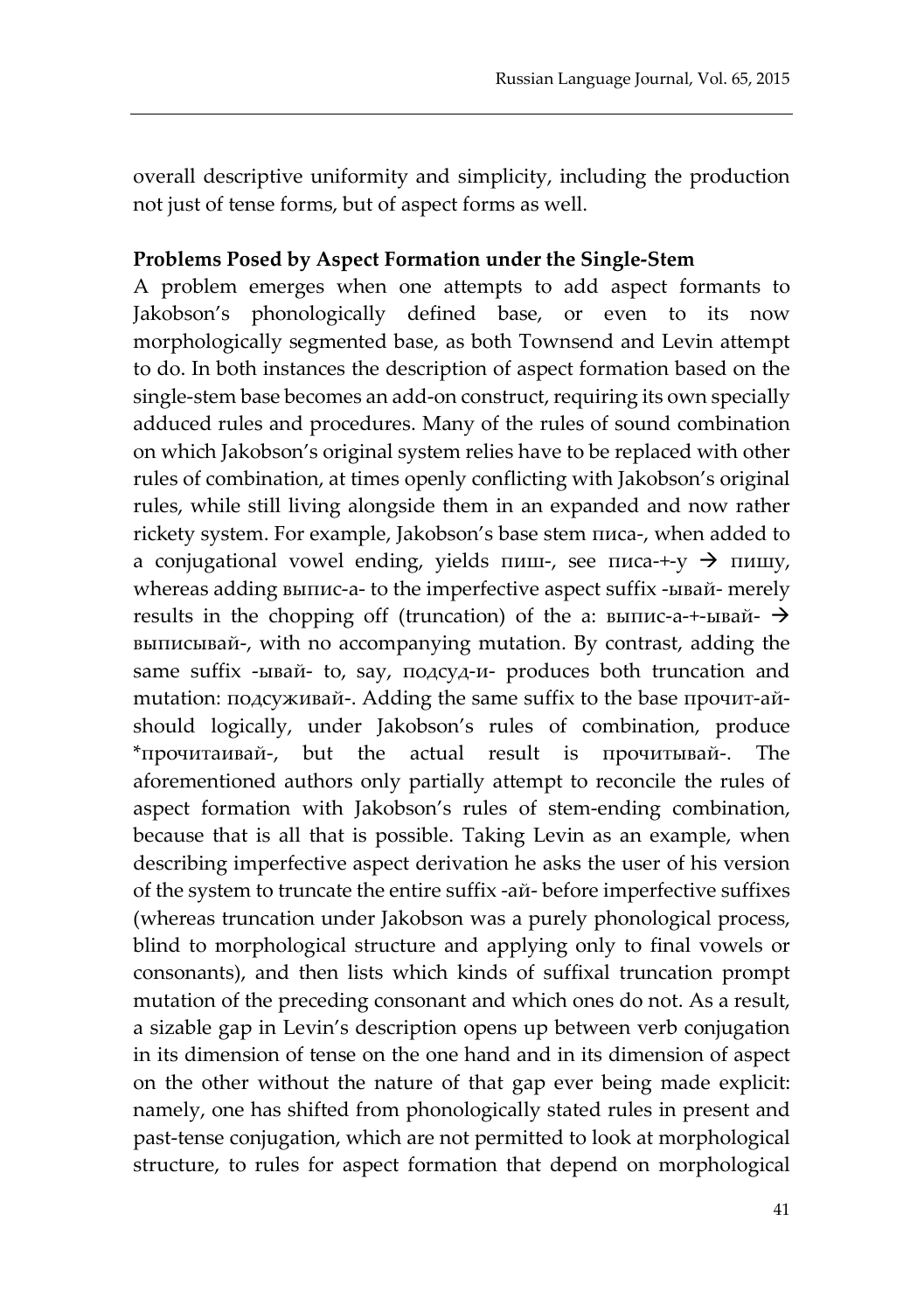structure and, in addition, often stand in violation of the phonologically stated rules needed for past and non-past tense formation. While it might be defensible to treat gerunds, participles, and verbal nouns as subsidiary categories belonging to verbal derivational morphology, thereby justifying their descriptive treatment as appendices to the main conjugational system with their own sui generis rules, aspect is a different matter. Aspect partners of a verb—perfective and imperfective—fall under the same verbal lexeme as tense partners—past and non-past—and hence belong equally to the narrow subject of finite verb conjugation, as Jakobson himself describes elsewhere (1932-1971). Leaving aside the derivation of gerunds, participles, and verbal nouns, it seems inarguable that finite verb conjugation, comprising the cross-cutting categories of tense and aspect, should be governed by rules that are (a) non-conflicting, i.e., consistent and compatible with one another and with Russian word structure generally; and (b) explicitly either phonological or morphological, instead of being neither clearly one nor the other.

# **Distinguishing Real Phonological Rules from Rules of Thumb**

A start on a solution to the problem just described is to distinguish in Jakobson's system those rules that are truly phonological (non-suffixed verb rules, sound-changes which, like  $\overline{A} \rightarrow \overline{C}$   $\overline{C}$  in вед-+-ти  $\rightarrow$  вести, have been inherited from Common Slavic and which can be found exhibited elsewhere in Russian morphophonology), <sup>4</sup> and weed out those that are merely quasi-phonological, i.e., rules of thumb that have been invented for the verb by Jakobson and devised by him to operate only within the system of past vs. non-past verb conjugation as he narrowly circumscribes it in 1948. The quasi-phonological rules of thumb, of which in fact there are very few, turn out to be phonological-morphological hybrids in disguise, whose hidden purpose is to reference the past and non-past stems, an observation that has already been made by many commentators, especially well by Chvany (1990). It seems preferable to replace such hybrid rules, that are neither clearly phonological nor morphological, with explicit rules of morpheme substitution and stemreferencing, making it possible to meld aspect derivation into finite conjugation more seamlessly. Jakobson's system can be made more

<sup>&</sup>lt;sup>4</sup> For example, the same rule  $A \rightarrow c / \underline{\ }$  r can be found underlying the noun весть.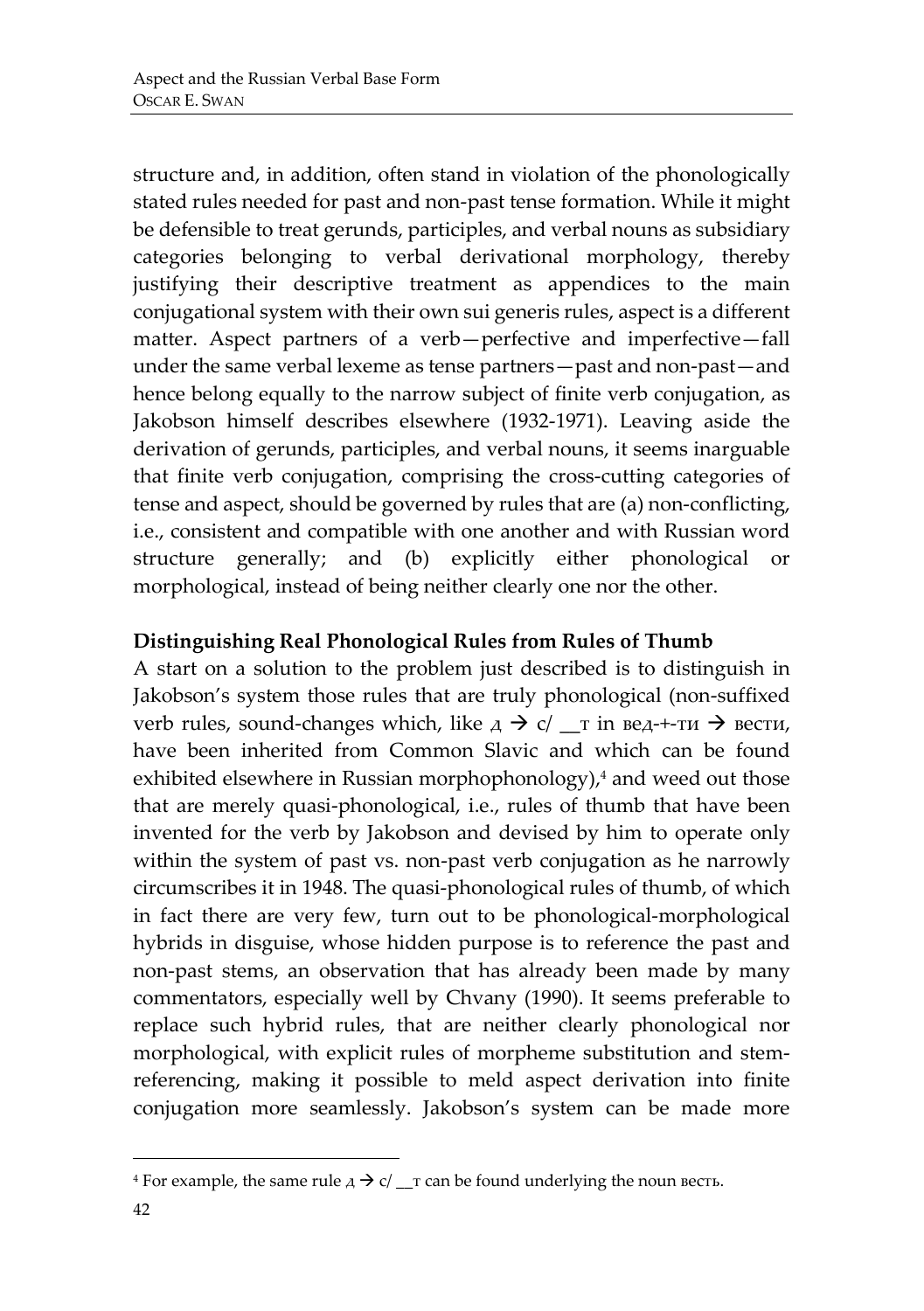compatible with aspect, and more internally logical within tense-form production itself, 5 if some of the burden in the system is moved out of the phonology and back into the morphology, where it historically operated.

The system to be described recognizes the morphological and psychological reality of the two verb stems, past and non-past. Either one stem or the other, depending on the class to which the verb belongs, is used as the verbal base and to predict the other stem from it, making use of the same predictive power that is inherent in the 1948 system and in much the same way, i.e., one stem predicts the other, as long as one recognizes which stem it is, past or non-past. This turns out to be an easy task: only base forms in the suffixes -й- and -н- represent non-past stems, and the past stem is derived from them by dropping the -й- or -н. All other base forms either represent the past stem or, with bases ending in consonants, the two stems are the same: for example, вёд-. Here we will give only a couple of orientational examples of the modified system, adding others in further narrative as needed. The most prominent changes affect verbs of the пис-а-, кол-о-, крик-ну-, and чит-а-й- classes. Verbs of the пис-а- class (which, since they do not end in -й- or -н-, are recognizably past stems) replace -а- with the non-past-forming suffix -й-6 in order to obtain the non-past stem, hence пис-а- : пис-й-. Verbs of the -o- class behave similarly: кол-о- : кол-й-. Before -й-, plain consonants mutate;<sup>7</sup> hence пис-й-у  $\rightarrow$  пишу, кол-й-у  $\rightarrow$  коль-у, spelled колю, and so forth throughout the present. Verbs of the крик-ну- type replace -ну- with -н- in order to obtain the non-past stem, hence крик-ну- : крик-н-. Verbs

 $5$  For example, the a+y rule mentioned above is internally inconsistent with the  $y+y$  rule one sees in двину- $+y$   $\rightarrow$  двину. With no evident motivation, mutation occurs in one instance (писа-+-у  $\rightarrow$  пишу), but not in the other. It seems pointless to attempt to handle such discrepancies with phonological rules alone. The ending -у is obviously not added to двину- but to двин-, and the same ending -у is not added to писа- but to пиш-, which comes from пис-й-.

<sup>6</sup> Agreeing with Mayer (1998), and also following Townsend (1981) and Levin (1978), I strongly prefer to use the Russian letters rather than roman-letter transcription, both here and in my own instruction. This may result in a certain amount of estrangement for those not used to seeing *ъ* and *ь* used as mobile-vowel operators, and *ъ* also used as the abstract glide *w*. In the latter role, the rules for *ъ* are as follows:  $\bar{v} \to B / L V$ ,  $\sigma \bar{v} \to y$  and  $e \bar{v} \to w$ /\_\_C, otherwise *ъ* is dropped. The operators *ь* and *ъ* are placed in italics to distinguish them as such.

 $^7$  As seen throughout Russian morphology; see дух-й-а  $\rightarrow$  душа, зем-й-а  $\rightarrow$  земл<sup>ь</sup>-а (spelled земля), etc.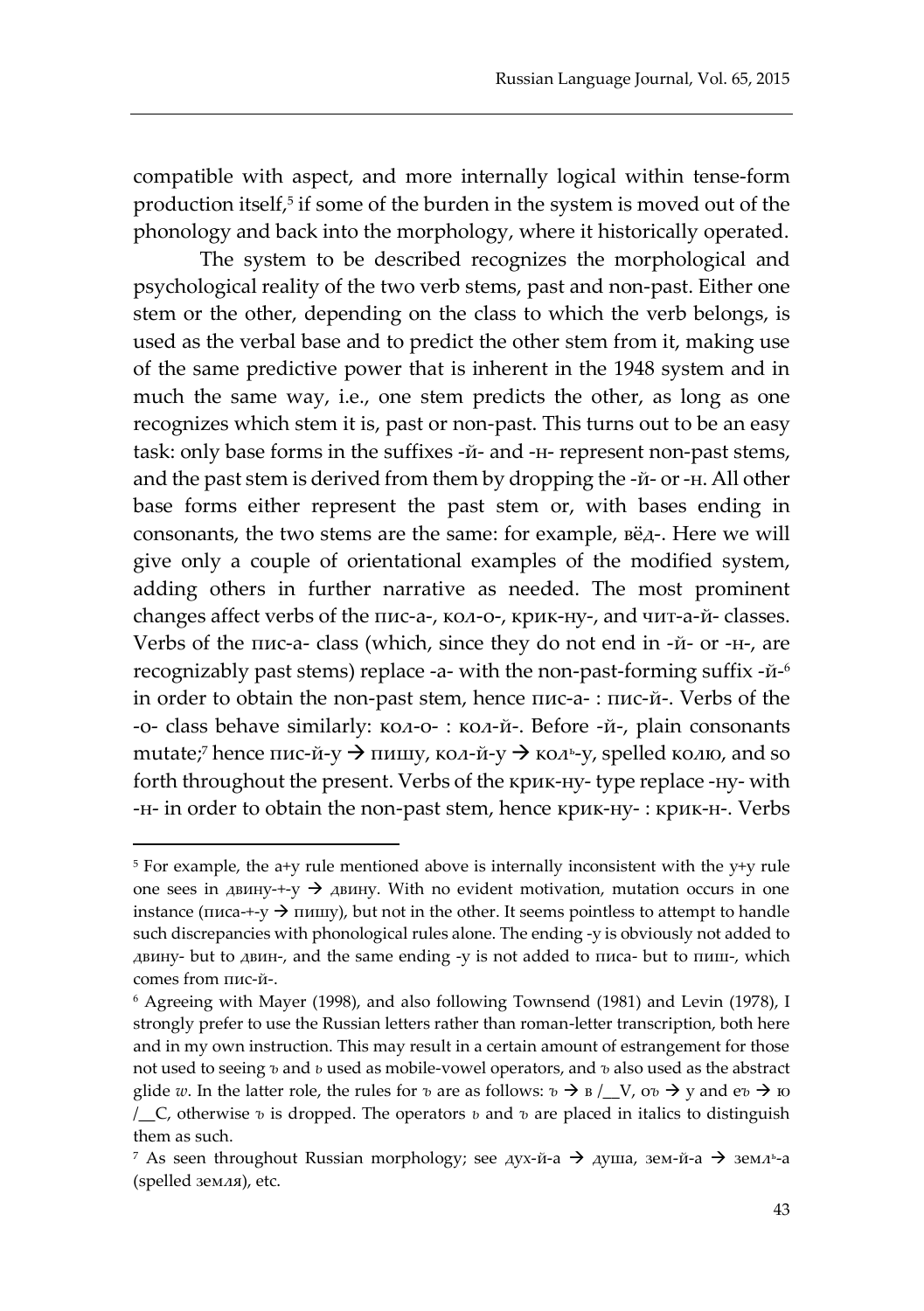of the чит-а-й- class, whose stem we segment in this way in order to separate the non-past suffix -й- from the stem formant -а-, drop the suffix -й- in order to obtain the past stem, hence чит-а-й- : чита-. Seen as stemreferencing bases, then, the form пис-а- contains the instructions: "replace the past-stem suffix -а- with -й- in order to obtain the non-past stem," while the form чит-а-й- contains the instructions: "replace the non-past stem suffix -й- with 0 in order to obtain the past stem." In this way, and by applying the same reasoning *mutatis mutandis* to other verb classes, base forms maintain basically the same appearance as under Jakobson (1948) (as modified by Lipson in 1981, Townsend in 1981, and Levin in 1978), but have a different interpretation, with different instructions attached to them. Without bothering with minor details, one can accept Jakobson's presentation of the non-suffixed consonant stems (like вести, веду, вёл, etc.), together with their accompanying rules, most of which reflect history (or at least do not openly clash with history).

# **Simplex Imperfective Verbs**

The simplest challenge is to compose base forms for simplex (unprefixed) verbs that form their perfective counterparts via empty prefixation:<sup>8</sup> one lists the verb under its perfective form, with its perfectivizing prefix set off in some way. In this way, the base form for the lexeme READ becomes (про)чит-а-й-; similarly: WRITE (на)пис-а-; DO (с)дел-а-й-; GLADDEN (об)рад-оъ-а-; PAY (за)плат-и-; BREAK (с)лом-а-й-; DRINK (вы)пьй-; 9 (при)готов-и-; and so on.<sup>10</sup> These base forms carry the instructions:

 $81$  am aware that some deny that there is such a thing as empty aspectual prefixation (e.g., Janda et. al. 2013), but to me that is more or less the same as denying that the verb system tends toward one consisting of perfective and imperfective partners, availing itself of whatever morphological resources it has at its disposal, which is manifestly true, and the way that the verb system developed historically. The perfectivization of simplex imperfective verbs via one prefix or another was always a less-than-perfect device, because certain semantic nuances, however slight, always adhere to the prefixes.

<sup>&</sup>lt;sup>9</sup> There are about as many different notational interpretations of this class of five verb roots as there are descriptions of it. I prefer to use the surface non-past stem as verbal base, producing *u* in the infinitive-past stem with the rule  $b\ddot{n} \rightarrow u/\underline{\hspace{1cm}} C$ . Similarly,  $b\ddot{n} \rightarrow b\ddot{n}/\underline{\hspace{1cm}} C$ , аs in мъй-ть  $\rightarrow$  мыть.

<sup>&</sup>lt;sup>10</sup> For the sake of simplicity and typological exigency, stress notation is not illustrated here for base forms. Stress is indicated, however, in derived imperfectivization, since stress assignment is an intrinsic component of imperfective derivation. Eventually one may follow a system like that of Townsend (1981, 35-37) or (Levin 1978, 84-86).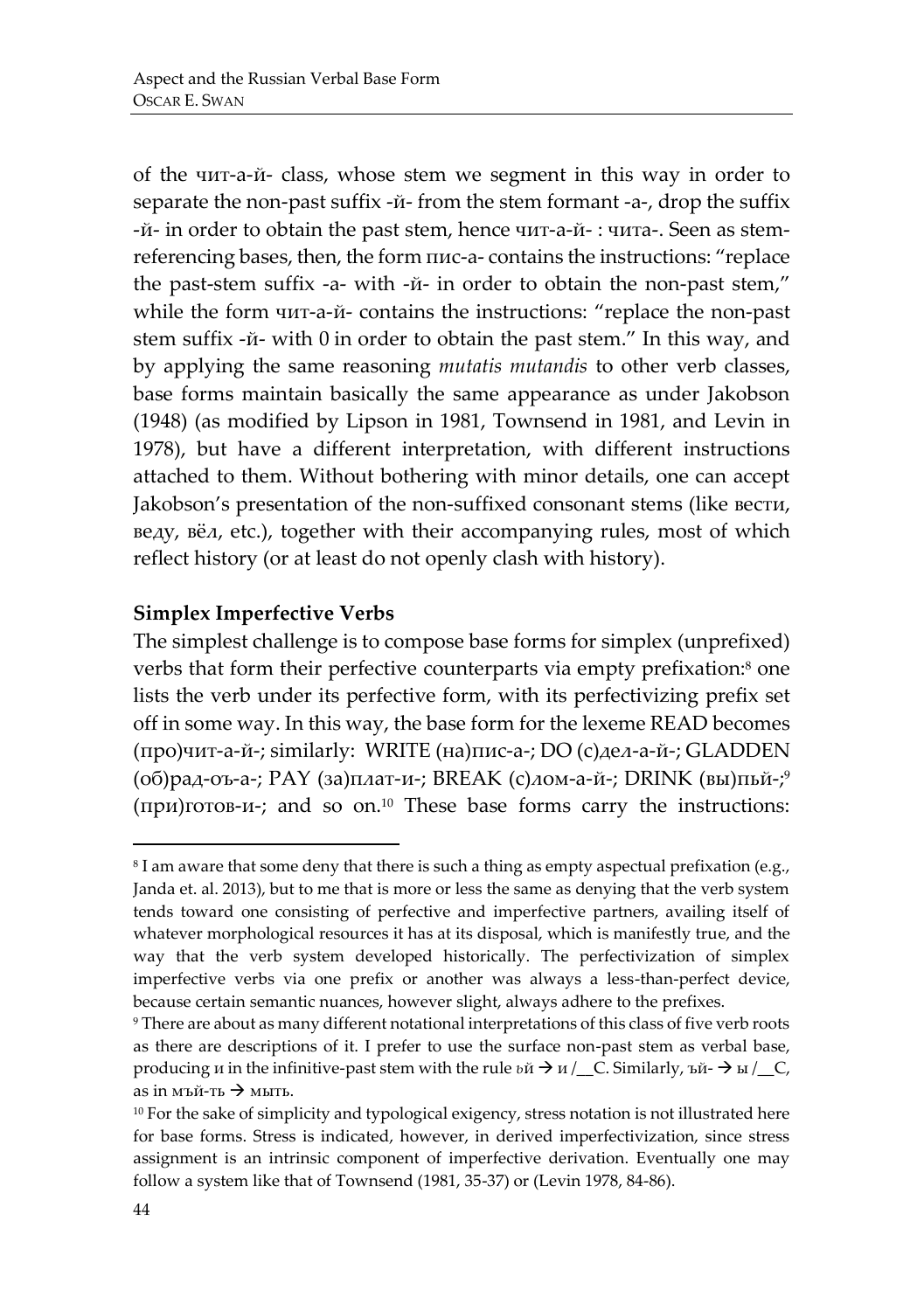"subtract the prefix to form the imperfective aspect partner."<sup>11</sup> Prefixes that are not set off from the root with parentheses will be considered not to be detachable, but melded to the verb in the given meaning, e.g., подсуд-и- 'favor (in sports judging)'.

# **Suffixally Derived Imperfectives**

 $\overline{a}$ 

Prefixed perfectives with prefixes that are not detachable utilize imperfectivizing suffixes to produce imperfective partners. Primarily because of the number of imperfective suffixes and the complexity of their distribution, these verbs present more of a challenge. There are three main imperfective-forming suffixes: -а'-й-, ва'-й-, and -'ыва-й-; two minor ones: -*ъ*-а'- and -a'-; and one unique one: -о*ъ*-а'-. <sup>12</sup> An additional special suffix -а-й-, without intrinsic stress characteristics, needs to be discussed in connection with simplex perfectives in -ну-. Imperfective suffixes are added to the past stem of both prefixed perfective verbs in new meanings and to simplex (unprefixed) perfective verbs. NB: imperfective suffixes are not added to the base but to the past stem; if the base is based on the non-past stem, the past stem must first be derived from it for it then to serve as the base for imperfective suffixation. Imperfective suffixes are inherently stressed; that is, they attract stress onto themselves, except for the suffix -'ыв-а-й-, which requires stress one syllable to its left, and except for the special suffix -a-й-, which is stress-neutral. Before adding the suffixes to the past stem, the base stem usually undergoes root-vowel "ablaut" ( $b \rightarrow u$ ,  $\bar{b} \rightarrow b$ ,  $\sigma \rightarrow a$ ). Additionally, except for prefixed verbs in -и-, before adding the imperfective suffix, the base drops the right-most suffix of the past stem. In other words, the imperfective suffix takes the place of the right-most past-stem suffix. After possible ablaut, and after the right-most suffix of the past stem has been removed (except for

<sup>&</sup>lt;sup>11</sup> In an English-to-Russian glossary, English 'read' will point to  $(npo)$  *urr*-a- $\check{n}$ -. In a Russian to-English glossary, the form чит-а-й- will direct the user to (про)чит-а-й-, instead of the other way around, as is current common practice. One way or another, a cross-reference is needed.

<sup>&</sup>lt;sup>12</sup> These suffixes are not my invention, although their precise representations here may be. Along with the rules for their distribution, they are contained in all detailed descriptions of imperfective aspect formation. Тhe suffixes -ва'-й-, and -'ыв-а-й- obviously represent extensions of the suffix -а-й-, one preceded by -в-, the other by -ыв-. Likewise, the suffixal combinations -*ъ*-а'- and -о*ъ*-а'- are varieties of the suffix -а'-, one preceded by the stem extension –*ъ-* and the other by -о*ъ*-. For rules governing о*ъ*, see note 6.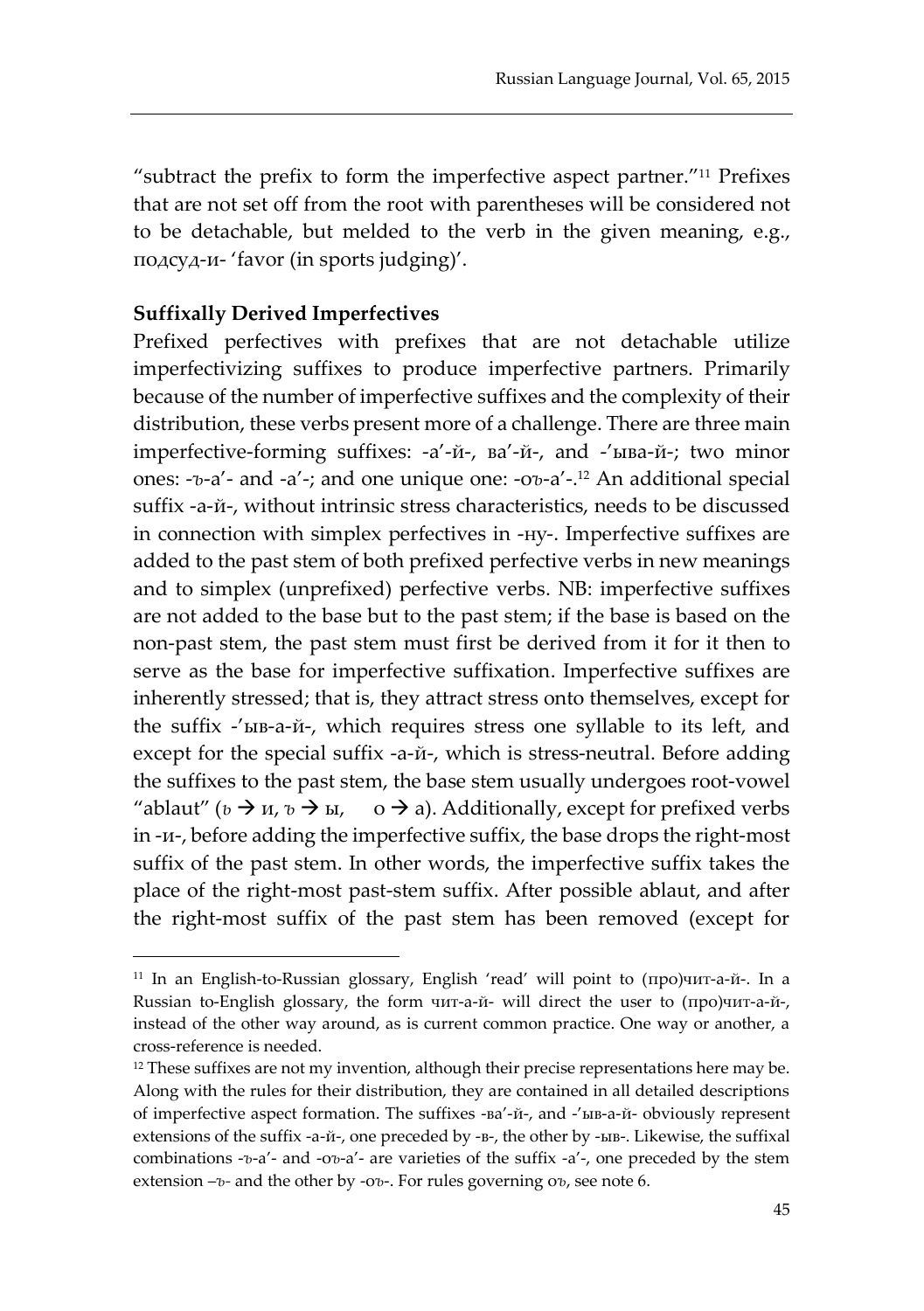prefixed verbs in -и-, like подсуд-и-), the rules for the distribution of the suffixes are as follows:

- 1. The suffix -а'-й- is added to: (a) obstruent stems other than verbs of motion (e.g., застриг-, выгреб-); (b) н, м, and р stems (нач*ь*н-, наж*ь*м-, ум*ь*р-); (c) most simplex perfective verbs in -и- (брос-и-); (d) asyllabic roots with suffix in -а- (выб*ь*р-а-); (e) dropping -ну- verbs (исчез-[ну]-); (f) Church-Slavonic (*ChSl*) verbs in -и- (загруз-и-) and in -ну- (задви[г]-ну-). *ChSl* verbs in -и-show consonant mutations  $\tau \rightarrow \mu, \lambda \rightarrow \kappa, \lambda, \lambda \rightarrow \mu, \lambda$  instead of regular Russian т $\rightarrow$  ч, д $\rightarrow$  ж, сл $\rightarrow$  сль.<sup>13</sup>
- 2. The suffix -ва'-й- is added to (a) historical glide stems, i.e., verbs of the зап*ь*й-, вым*ъ*й-, and прожи*ъ*- types (with surface past stems ending in и or ы); (b) most verbs of any class whose surface past stem ends in е, although verbs of the second conjugation in -e- are, in practice, quite messy; see the appendix *Exceptional Imperfective Derivation*.
- 3. The minor suffix -*ъ*-а'- is added to three verbs whose surface past stem ends in root-final а- (да[д]- *irreg.*, узна-й-, доста-н-, past stems да-, узна-, доста-).
- 4. The minor suffix -а'- is added to simplex perfective roots ending in о*ъ*- or е*ъ*- preceding -ну- (in practice, со*ъ*-ну-, кле*ъ*-ну-, пле*ъ*ну-). 14
- 5. The unique imperfective suffix -о*ъ*-а'- is added to the non-past stem of ми[г]-ну-, yielding мин-о*ъ*-а'-.
- 6. The suffix -'ыва-й- is the most productive; it is added to the past stem of verbs of most other types, including prefixed perfectives with bases ending in -а-, -а-й-, -и-, -ну-, -о*ъ*-а-, -о-, and -аpreceded by a hushing consonant or й (meaning secondconjugation verbs like пролеж-а-, застой-а- -ся).
- 7. The suffix -а-й- is used with simplex perfectives in -ну-.In the instance of an aspect pair based on a simplex verb in -ну- like

<sup>&</sup>lt;sup>13</sup> Stem mutation in the second conjugation is motivated by ordered phonological rules and the fact that prefixed perfectives in -и- do not drop this suffix; see *ChSl* вообраз-и-ать  $\rightarrow$ вообраз-й-а-ть  $\rightarrow$ воображ-а-ть, replicating a historical progression.

<sup>&</sup>lt;sup>14</sup> See note 6 for the relevant sound-changes. To illustrate, remembering that the non-past stem exchanges -й- for -а- in the past: кле*ъ*-ну-т*ь* клюнут*ь*, кле*ъ*-а-т*ь* клеват*ь*, кле*ъ*й-у  $\rightarrow$  клюю.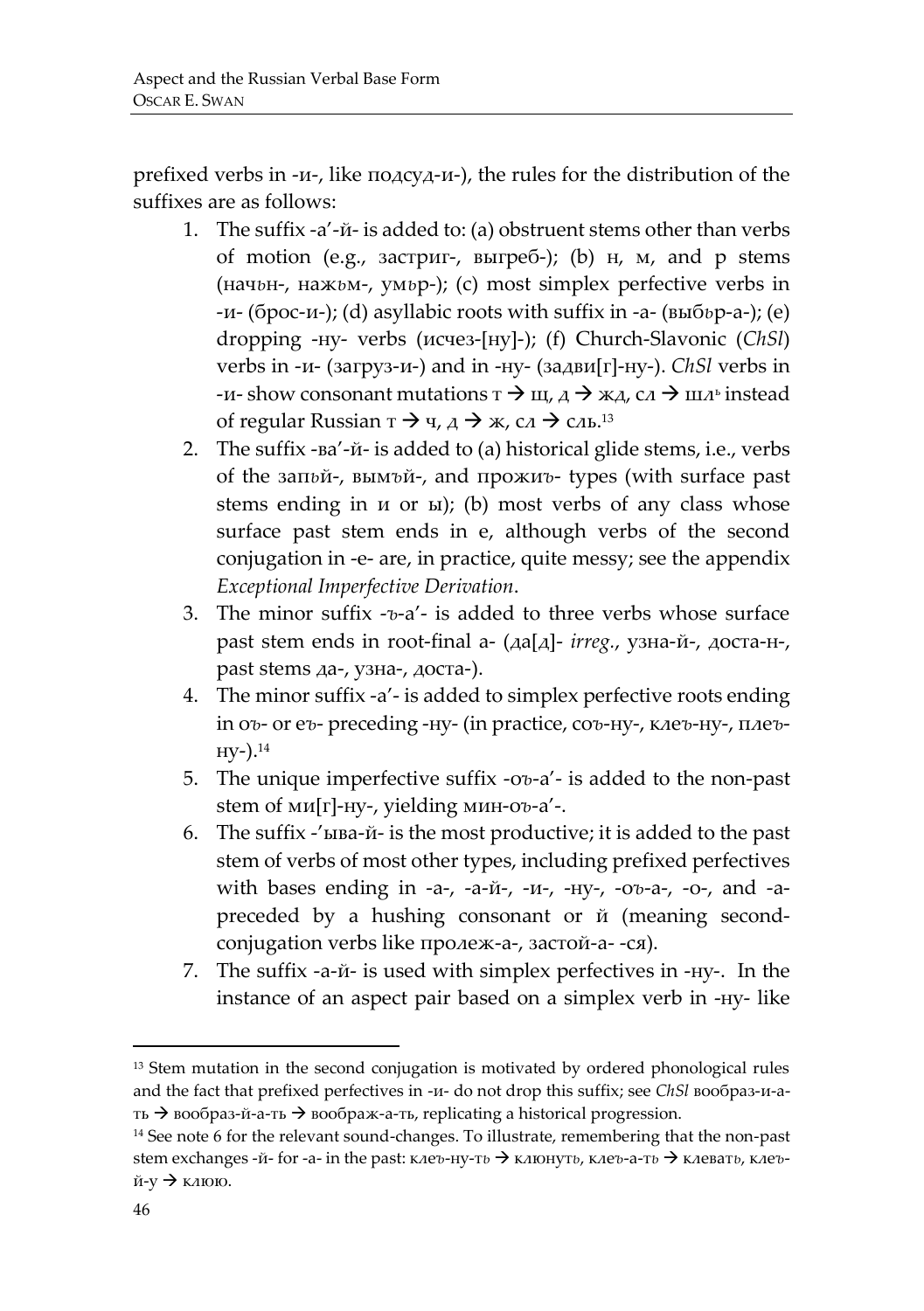дви $[r]$ -ну- : двиг-а-й- (alternatively, двиг-а-), the question arises as to whether the perfective partner is derived from the imperfective or the imperfective from the perfective, sometimes one and sometimes the other, or neither, i.e., the verbs are not derivationally directional. Here the suffix -а-й-, unlike the other imperfectivizing suffixes, is not inherently stressed, and the imperfective usually matches the stress of the perfective in -ну15(see root stressed пры'г-ну- : пры'г-а-й- vs. post-rootstressed руг-ну'-: руг-а'-й-). Infrequently, stress is assigned independently, as with root-stressed ки'[д]-ну- vs. post-rootstressed кид-а'-й-. Because of the  $\delta \rightarrow \mu$  ablaut in the root, the pair т*ъ*к-ну- : ты'к-а-й- suggests that this pair at least, operates in the following direction: perfective in -ну-  $\rightarrow$  imperfective in -а-й-. The following rule covers most cases: simplex perfectives in -ну- derive imperfectives in -а-й-, which copy their stress, whether root stress or post-root stress, from the stress of the verb in -ну-. For exceptions, including the use of the suffix -а- instead of -а-й- with simplex perfectives in -ну-, see the appendix *Exceptional Imperfective Derivation,* c.

## **Illustrations**

 $\overline{\phantom{a}}$ 

Following are some representative base forms for various verbal lexemes showing imperfective suffixation. The output form under the imperfective-derivation column represents the base used for obtaining the imperfective tense-forms.

| Lexeme: | General base: Imperfective |                 | Explanation:                                                                            |
|---------|----------------------------|-----------------|-----------------------------------------------------------------------------------------|
|         |                            | derivation:     |                                                                                         |
| ASK     | СПРОС-И-                   | спрас-и-        | $(o \rightarrow a$ ablaut; - <i>u</i> - is not dropped)                                 |
|         |                            |                 | спра'с-и-ыва-й- $(-\text{′вIBa-й- is added by rule 6})$                                 |
|         |                            | спра'с-й-ыва-й- | $(\text{M} \rightarrow \text{M} / \_\text{V})$                                          |
|         |                            | спра'ш-ыва-й-   | $(C_{\text{plain}} \rightarrow C_{\text{mutated}} / \underline{\ } \check{\mathrm{n}})$ |

<sup>&</sup>lt;sup>15</sup> The implication is that the suffix -а-й- here is by origin not really an imperfectivizing suffix but just a suffix that is imperfective, although this may be a distinction without an important difference.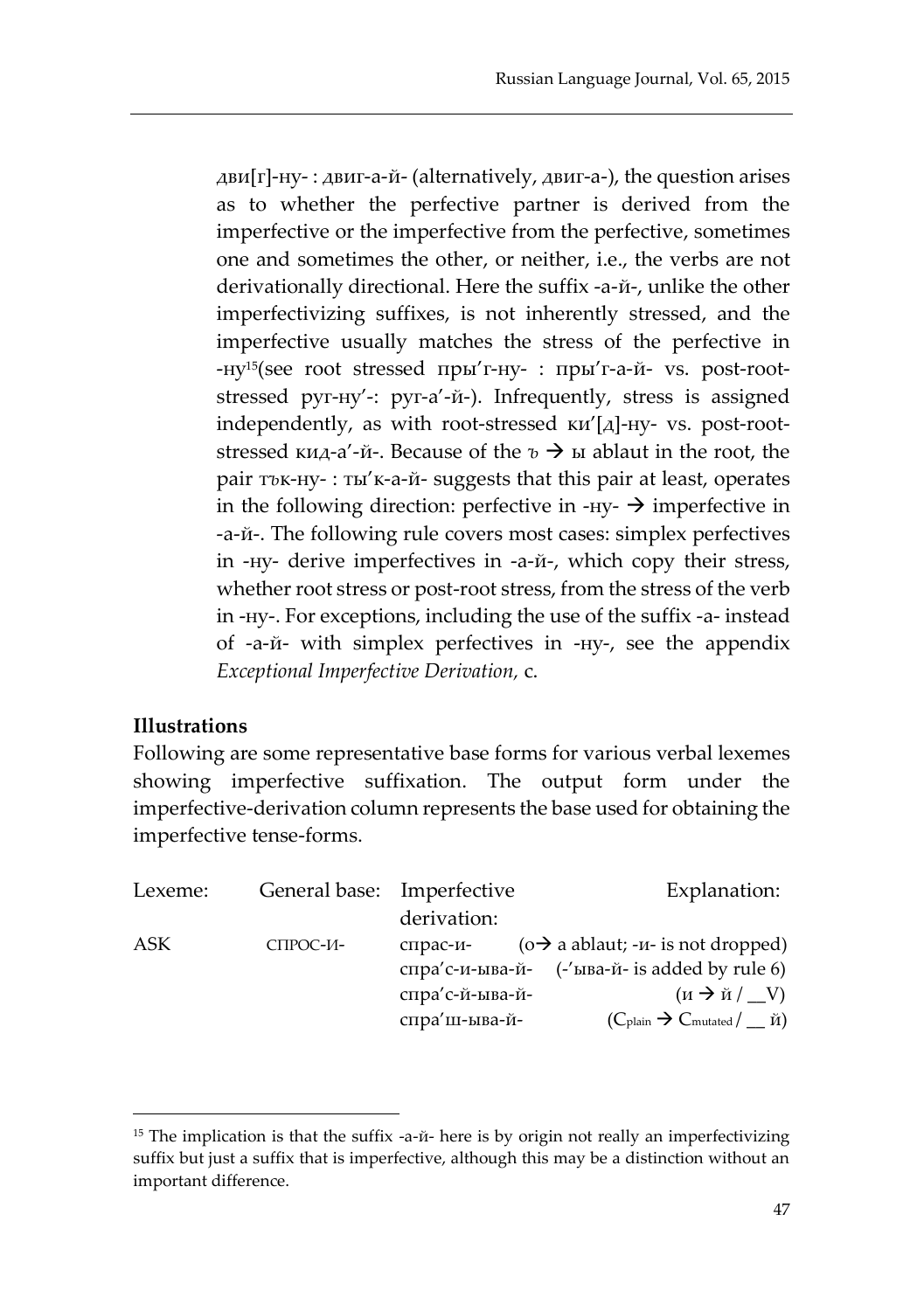| <b>BAKE</b>    | ВЫПЕК-                   | выпек-<br>выпек-а'-й-                                 | (no change) <sup>16</sup><br>(-a'-й- is added by rule 1.a)                                                                                                                                                                                                       |
|----------------|--------------------------|-------------------------------------------------------|------------------------------------------------------------------------------------------------------------------------------------------------------------------------------------------------------------------------------------------------------------------|
| <b>BEGIN</b>   | НАЧЬН-                   | начин-<br>начин-а'-й-                                 | $(v \rightarrow u$ ablaut)<br>(-a'-й- is added by rule 1.b)                                                                                                                                                                                                      |
| <b>BESEECH</b> | умол-и- ChSl             | умол-и-<br>умол-и-а'-й<br>умол-й-а'-й-<br>умоль-а'-й- | ( <i>ChSl</i> , therefore no o $\rightarrow$ a ablaut) <sup>17</sup><br>(-a'-й- is added by rule 1.f)<br>$(u \rightarrow \check{u} / \underline{V})$<br>$(C_{\text{plain}} \rightarrow C_{\text{mutated}} / \underline{\hspace{0.1cm}} \check{\hspace{0.1cm}n})$ |
| <b>BEWITCH</b> | ЗАКОЛД-ОЪ-А-             | заколд-оъ-<br>заколд-о'в-ыва-й-                       | (right-hand suffix -a- drops; no<br>ablaut) <sup>18</sup><br>заколд-о' <i>ъ</i> -ыва-й- (-'ыва-й- is added by<br>rule 6)<br>$(\nu \rightarrow B / V)$                                                                                                            |
| DIE            | УМЬР-                    | умир-<br>умир-а'-й-                                   | $(b \rightarrow u$ ablaut)<br>(-a'-й- is added by rule 1.b)                                                                                                                                                                                                      |
| <b>ENCHANT</b> | BOCXИT-И- ChSl восхит-и- | восхит-и-а'-й-<br>восхит-й-а'-й-<br>восхищ-а'-й-      | (the suffix - <i>u</i> - does not drop)<br>(ChSl: add -a'-й- by rule 1.f)<br>$(\text{u} \rightarrow \text{u} / \_V)$<br>$(ChSl: \tau \rightarrow \mu / \mu)$ й)                                                                                                  |
| <b>ENDURE</b>  | ПРЕТЕРП-Е-               | претерп-е-                                            | (-e- does not drop)<br>претерп-е-ва'-й- (-ва'-й- is added by rule 2.b)                                                                                                                                                                                           |
| <b>MASTER</b>  | ОВЛАД-Е-Й-               | овлад-е-                                              | (derive the past stem: $drop -W$ -)<br>овлад-е-ва'-й- (-ва'-й- is added by rule 2.b)                                                                                                                                                                             |
| <b>PECK</b>    | КЛЕЪ-НУ-                 | клеъ-<br>клеъ-а'-                                     | (right-most suffix, -Hy-, is dropped)<br>(-a'- is added by rule 4)                                                                                                                                                                                               |

<sup>&</sup>lt;sup>16</sup> Possibly, a  $\ddot{e} \rightarrow e$  ablaut occurs, but it is impossible to tell from the spelling or pronunciation.

<sup>&</sup>lt;sup>17</sup> Possibly, an o  $\rightarrow$  a ablaut occurs, but it is impossible to tell from the spelling or pronunciation.

<sup>18</sup> Roots of the со*ъ*- and -о*ъ*-а- types (i.e., root о*ъ* and suffixal о*ъ*) are immune to root ablaut.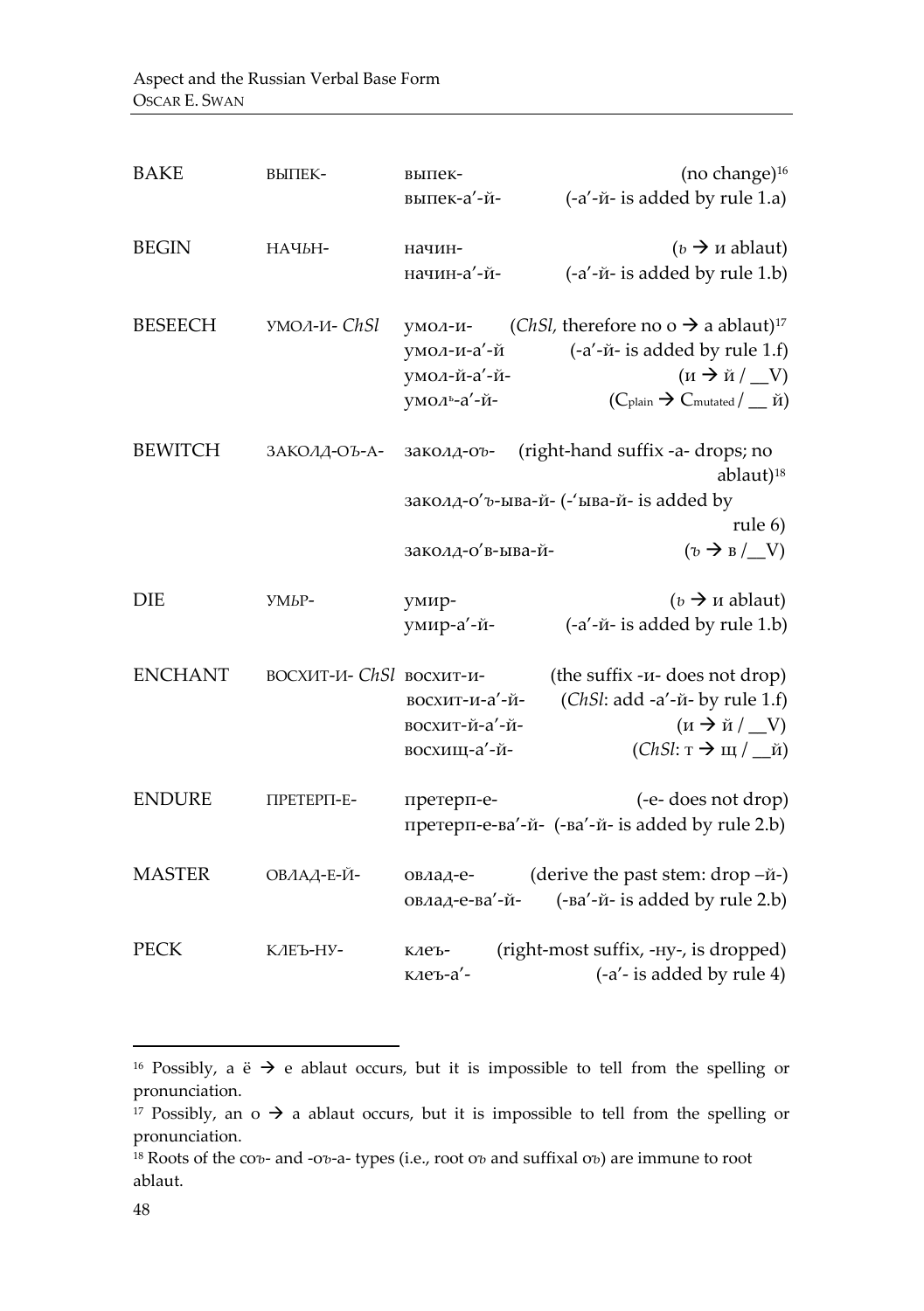| <b>PRODUCE</b>   | ВЫДЕЛ-А-Й-             | выдел-а-<br>выдел-<br>выде′л-ыва-й-       | (derive the past stem: drop - $\check{n}$ -)<br>(right-most suffix -a- is dropped)<br>(-'ыва-й- is added by rule 6)           |
|------------------|------------------------|-------------------------------------------|-------------------------------------------------------------------------------------------------------------------------------|
| <b>PROTRUDE</b>  | ВЫСОЪ-НУ-              | высоъ-<br>высо' ъ-ыва-й-<br>высо'в-ыва-й- | (the suffix, -ну-, is dropped) <sup>19</sup><br>$(-\text{LIBa-}W - \text{is added by rule 6})$<br>$( \nu \rightarrow B / V )$ |
| <b>REACH</b>     | ДОСТИГ-[НУ]-           | достиг-а'-й-                              | достиг- (the right-most suffix, -ну-, is dropped)<br>(-a'-й- is added by rule 1.e)                                            |
| <b>RECOGNIZE</b> | УЗНА-Й-                | узна-<br>узна-ъ-а'-                       | (derive past stem: drop -й-)<br>$(-b-a'-added by rule 3)^{20}$                                                                |
| <b>RECALL</b>    | $\Pi$ OMbH-HY- $^{21}$ | помин-<br>помин-а′-й-                     | $(b \rightarrow u$ ablaut; the suffix -Hy- drops)<br>$(-a'-\check{u}-i\check{s})$ added by rule 1.b)                          |
| <b>ROT THRU</b>  | ПРОГНИ-Й-              | прогни-<br>прогни-ва'-й-                  | (derive past stem: drop -й-)<br>(-ва'-й- is added by rule 2.a)                                                                |
| <b>SHUT</b>      | замък-ну- ChSl замык-  |                                           | $(v \rightarrow \mathbf{b})$ ы ablaut; suffix -ну- drops)<br>замык-а'-й- (ChSl: -a'-й- is added by rule 1.f.)                 |
| <b>SIGN</b>      | ПОДПИС-А-              | подпис-<br>подпи'с-ыва-й                  | (suffix -a- drops)<br>(-'ыва-й- is added by rule 6)                                                                           |
| <b>THROW</b>     | БРОС-И-                | брос-<br>брос-а'-й-                       | $(sufficient -v - is dropped)^{22}$<br>$(-a'-\bar{u}-i\bar{s})$ added by rule 1.c.)                                           |
| <b>THRUST</b>    | СОЪ-НУ-                | $COD$ -<br>$\cos$ -a'-                    | (suffix -Hy- is dropped)<br>(-a'- is added by rule 4)                                                                         |
| <b>TOSS</b>      | КИ[Д]-НУ-              | КИД-<br>кид-а'-й-                         | (the suffix -Hy- is dropped, revealing $\alpha$ )<br>$(-a'-\bar{u}-i\bar{s})$ added by rule 1.c)                              |

<sup>19</sup> No ablaut: see note 18.

<sup>&</sup>lt;sup>20</sup> According to rules for *ъ* (note 6), узна-ъ-а-ть → узнавать, узна-ъ-й-у → узнаю.

<sup>&</sup>lt;sup>21</sup> помянуть is produced from помьн-ну- by the rule  $\frac{1}{M}$   $\rightarrow$   $\frac{1}{\pi}$ , which also produces, for example, начьн-ть >начать (with я being spelled a after ч).

<sup>&</sup>lt;sup>22</sup> Unlike prefixed perfective verbs in -и-, simplex perfective verbs in -и- usually do drop -и-, hence there is no accompanying stem-mutation, although there are exceptions (see appendix *Exceptional Imperfective Derivation*, d).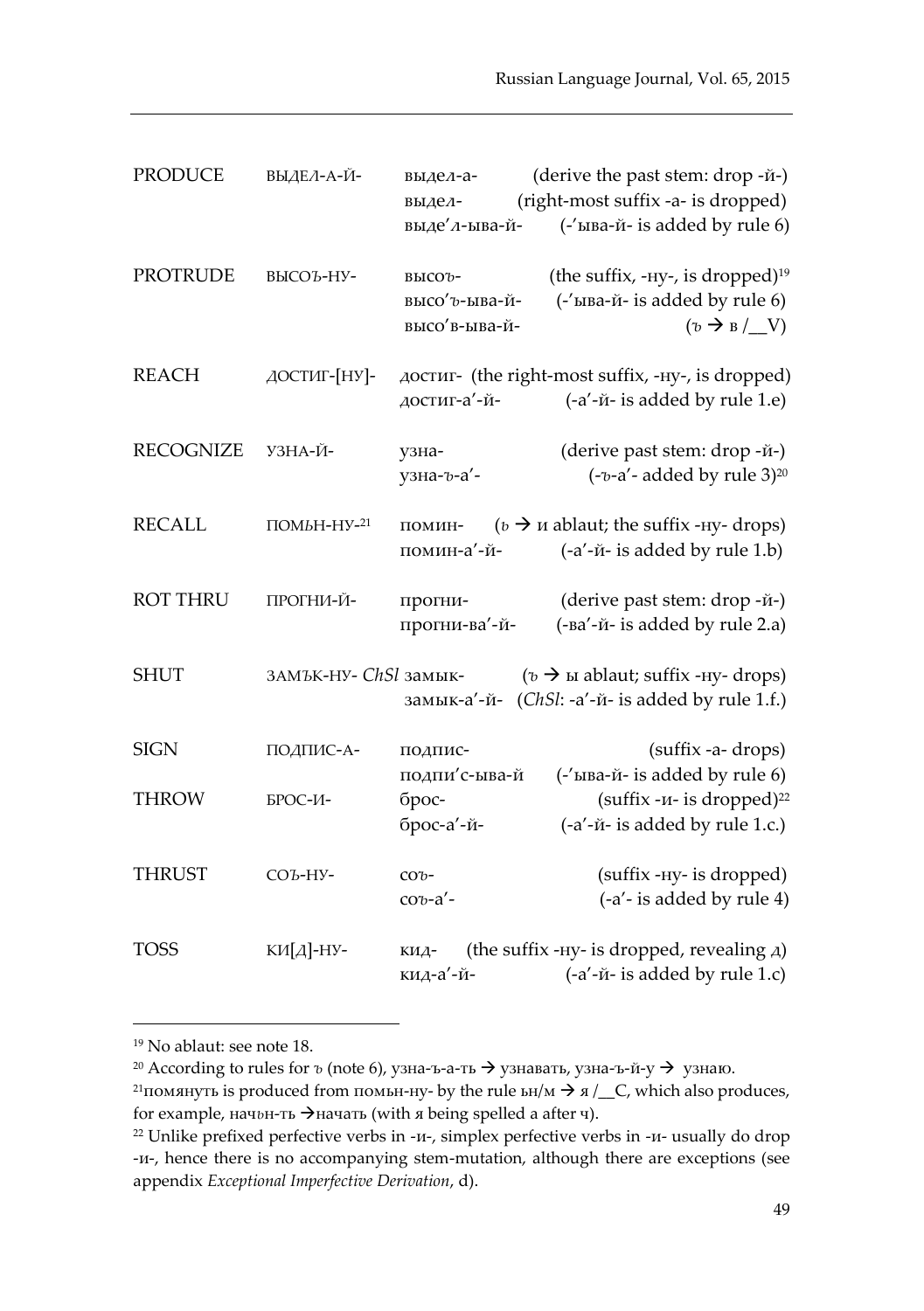| <b>UNDRESS</b> | РАЗДЕ-Н-   | разде-<br>разде-ва'-й            | (derive past stem: drop -н-)<br>(-ва'-й- is added by rule 2.b)                                                                                                                      |
|----------------|------------|----------------------------------|-------------------------------------------------------------------------------------------------------------------------------------------------------------------------------------|
| <b>WINCE</b>   | ВЗДРОГ-НУ- | вздра' г-ыва-й-<br>вздра'гива-й- | вздраг- ( $o \rightarrow a$ ablaut; suffix -ну- is dropped)<br>$(-\text{LIBa-}n\text{-}i\text{-} \cdot \text{is added by rule 6})$<br>(г softens before ы, and ы is<br>respelled и) |

# **Conclusion**

Under the present proposal, a verb's main entry in a glossary will contain only one form (the base form), and that form is presumed to be the perfective base unless otherwise noted. In this way, Russian verbal citation becomes associated with a single, stable place in the morphology, i.e., that of the perfective form of the verb. To be sure, some verbs, like им-е-й- *impf*, have no perfective partner, and will have to be listed as such. Verbs for which both aspect forms need to be listed because they cannot be predicted from a single base are, by virtue of that fact, irregular. Still, the perfective form would be listed first. A further project would be to survey a large corpus of verbs in order to obtain a precise estimate of how many verbs are *regular* under this proposal, and how many are *irregular,*  but it is clear that by far most are regular within the rules given.

The aims of the changes recommended here are two-fold. The first aim is to more seamlessly incorporate aspect—which is, alongside tense, one of the two cross-cutting categories comprising the Russian finite conjugational system into the description of individual verbal lexemes. The second is to take the opportunity, while so doing, to eliminate conjugational rules deriving from Jakobson 1948 that openly conflict with the rules needed for aspect formation.

 In specialized courses in the structure of Russian, the Russian verbal base is a useful, even indispensable, heuristic construct for casting light on inflectional patterns in order to identify what in Russian conjugation is truly regular and systematic, and also—perhaps of equal importance—in order to point to exactly where lack of systematic uniformity lies. For example, as the present analysis perhaps surprisingly brings out, the aspect pair встретить : встреча'ть is not regular, since it shows the *ChSl* imperfective suffixal type, but Russian-type stem mutation.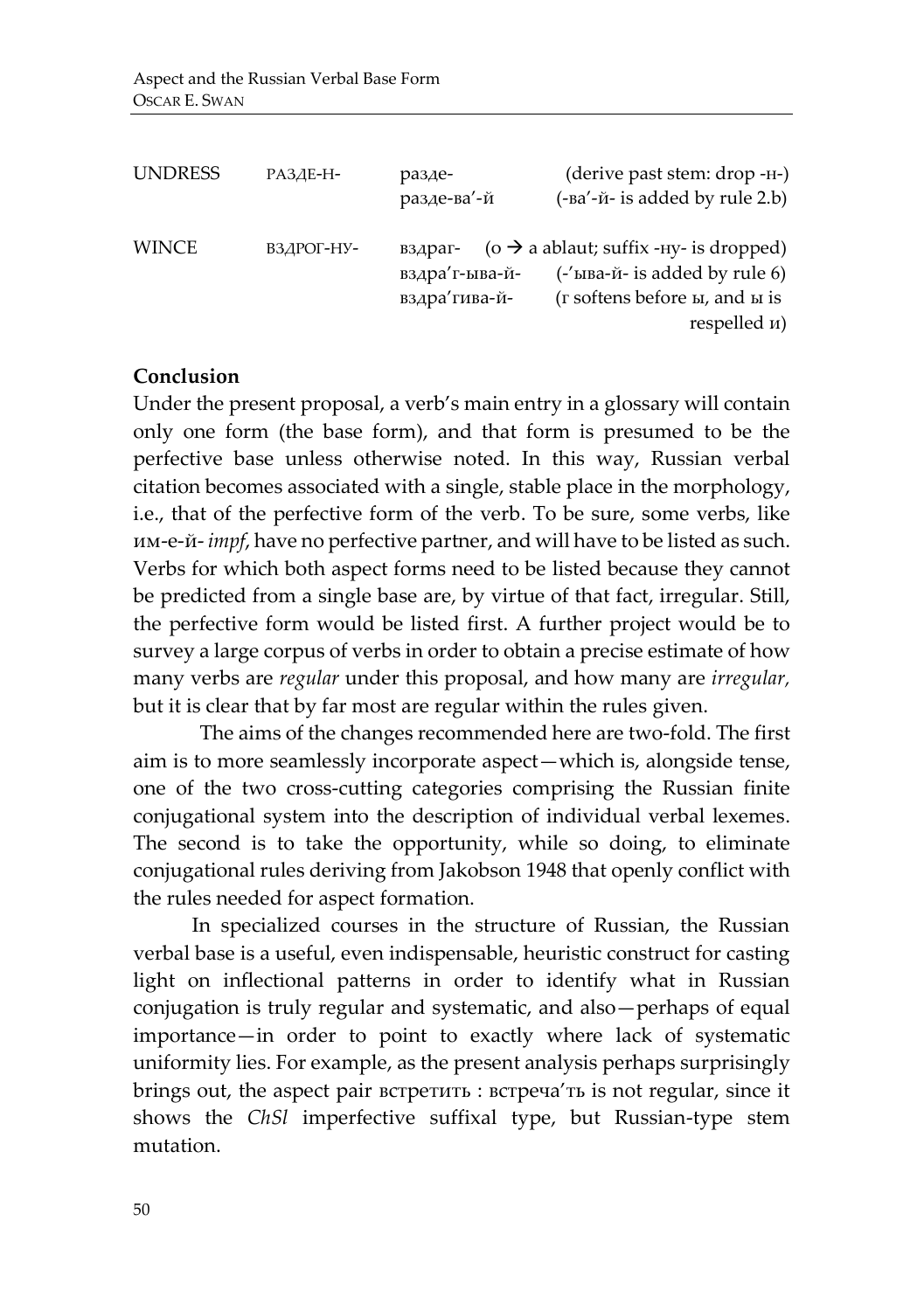It seems clear that most of the complexity in the morphology of the verb system comes from the variety of imperfective suffixes and their rules of distribution. Given this complexity, the great majority of verbs form imperfective aspect pairs regularly. This happens as long as one introduces the distinction between 'Church Slavonic' and traditional Russian formation, a distinction which determines the formation of the derived imperfective by -а'-й- instead of -ыва'-й-, and, in a few instances, regulates the outcome of stem mutation. The formation of the participles, gerunds, and verbal nouns is as equally compatible with the present description as is the formation of the imperfective aspect form. In fact, participle, gerund, and verbal noun formation are considerably less complicated than imperfective aspect formation because the suffixes involved are much simpler in their form and distribution.

Are there lessons to be learned here for lower-level Russian language pedagogy? Possibly, but that is not the issue that is primarily in play here. As in many areas of Russian grammar, it may be the case that verb rules begin to make sense only ex post facto, after the verb forms have already been learned (which does not mean that the rules are less valid, but simply that they are not pedagogically helpful). On the other hand, the awareness that one is not really teaching/learning the Russian verb until one is integrally teaching/learning tense and aspect alongside one another might well stimulate more logical presentational approaches to the verb in elementary textbooks.

# **Appendix**

 $\overline{\phantom{a}}$ 

## **Exceptional Imperfective Derivations**

Essentially, all verbs of motion derive the prefixed imperfective form with exceptions. Additionally, suppletive aspect pairs like TALK сказ-а-: говор-и-, PUT полож-и- : клад- , etc. are also exceptions. A few verbs require listing in two stem-forms, like NAME, with perfective past stem наз*ъ*в-а- and perfective non-past stem назов-<sup>23</sup> (imperfective derivation here is regular). Aside from such instances, the described rules hold for the vast majority of prefixed perfective verbs for which a single base form

<sup>23</sup> Here the difference derives from a difference in zero vs. *o* Indo-European ablaut grade, a few traces of which may still be found in Russian.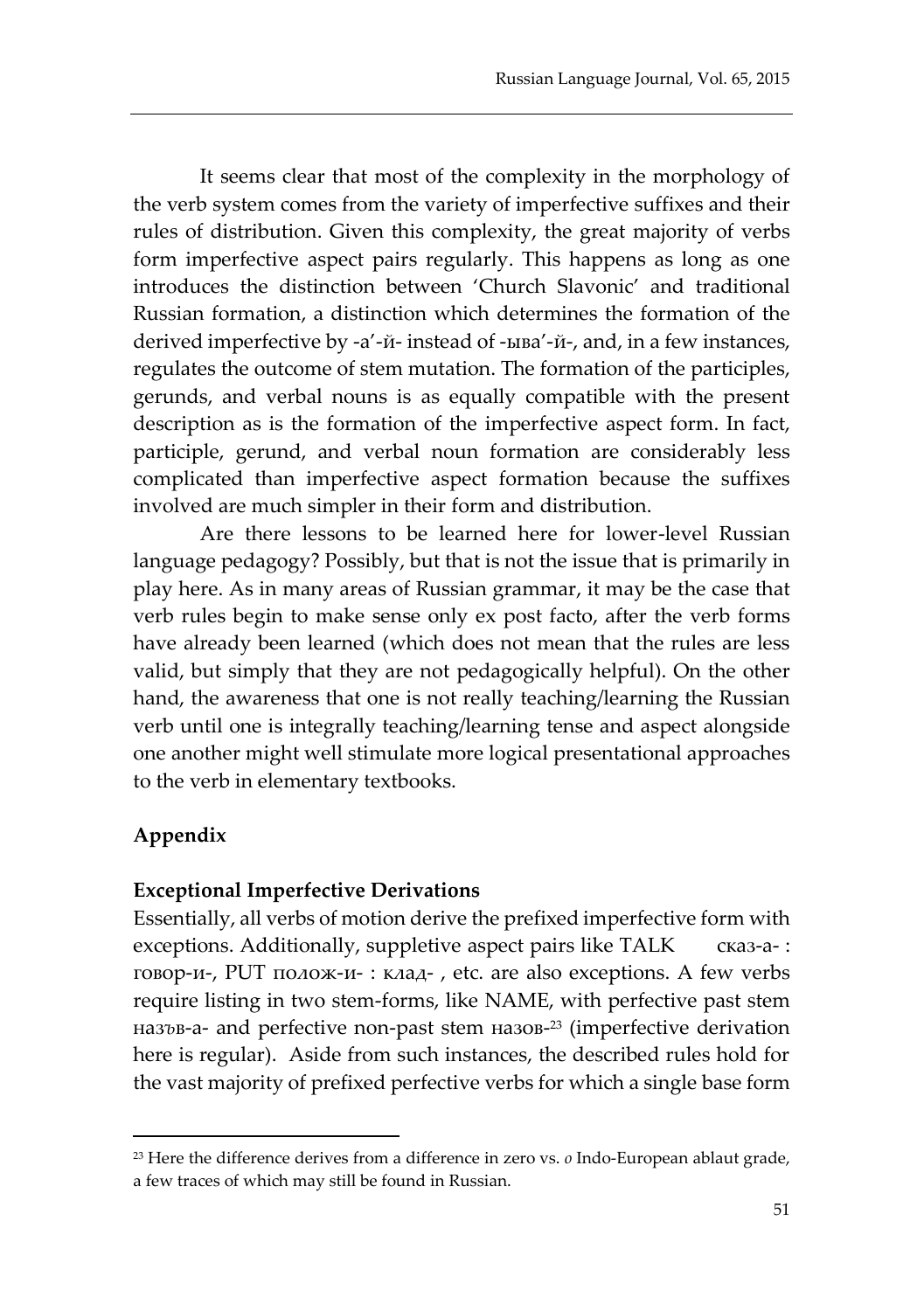can be established. The following overview of exceptions to aspectformation is offered. A slightly more complete list of exceptions can be found in Levin (1978, 128-137).

a. Despite rule 2.d., second-conjugation verbs in -e- must be treated individually; almost anything is possible; see, for example:

- Truncation and no stem mutation, with suffixal -'ыва-й-: за-виде-: за-ви'д-ыва-й-, под-гляд-е-: подгля'д-ыва-й-.
- Truncation, possible ablaut, and stem mutation, with the suffix -'ыв-а-й-: засид-е- -ся: заси'ж-ыва-й- -ся, рассмотр-е-: рассма'тр<sup>ь</sup> -ыва-й-.
- Truncation without stem mutation and no evident ablaut, with suffixal –а'-й-: выгор-е-: выгор-а'-й-
- Without truncation, stem mutation, or evident ablaut; suffixal -ва' й-: претерп-е-: претерп-е-ва'-й-, забол-е-й-: забол-е-ва'-й-.
- With truncation, ablaut, and stem mutation; suffixal -'ыва-й-: выздоров-е-й- : выьздора′в*л*ь-ыва-й-.

b. Some prefixed perfective verbs in -и- do undergo suffixal truncation of the -и- and hence fail to show imperfective stem mutation, even when, as sometimes happens, mutation is present in the perfective passive participle; a sample: вон*ъ*з-и-: вон*ъ*з-а'-й-, вскоч-и-: вска'к-ыва-й-, 24 выброс-и-: выбра'с-ыва-й- (выбро*ш*ен), выруб-и-: выруб-а'-й- (выру*бл*ен), выступ-и-: выступ-а'-й, закус-и-: заку'с-ыва-й- (заку*ш*ен), перекрич-а-: перекри'к-ыва-й, проглот-и-: прогла'т-ыва-й- (прогло*ч*ен), схват-и-: схва'т-ыв-а-й- (схва*ч*ен).

c. Simplex perfective verbs in -ну- that are related to imperfectives in а- instead of in -а-й- include кап-ну- : кап-а- (alongside кап-а-й-), плес[к]-ну- : плеск-а- (alongside плеск-а-й-), рез-ну-<sup>25</sup> : рез-а-, свист-ну- : свист-а- (alongside свист-е-), хлест-ну- : хлест-а-, шеп[т]-ну- : шепт-а- . Some simplex perfective verbs in -ну- are related to second-conjugation

 $\overline{\phantom{a}}$ 

<sup>24</sup> As this pair and pairs such as пере-крич-а-: перекрик-ыва-й show, the latent velar consonant in some verbs of the second-conjugation needs somehow to be taken into account. One way to do this is to derive крич-а- from крик-ѣ-, with ѣ first causing the mutation of к to ч, and then changing to а after ч.

<sup>25</sup> More usual perfectives of рез-а- are за-рез-а- or с-рез-а-.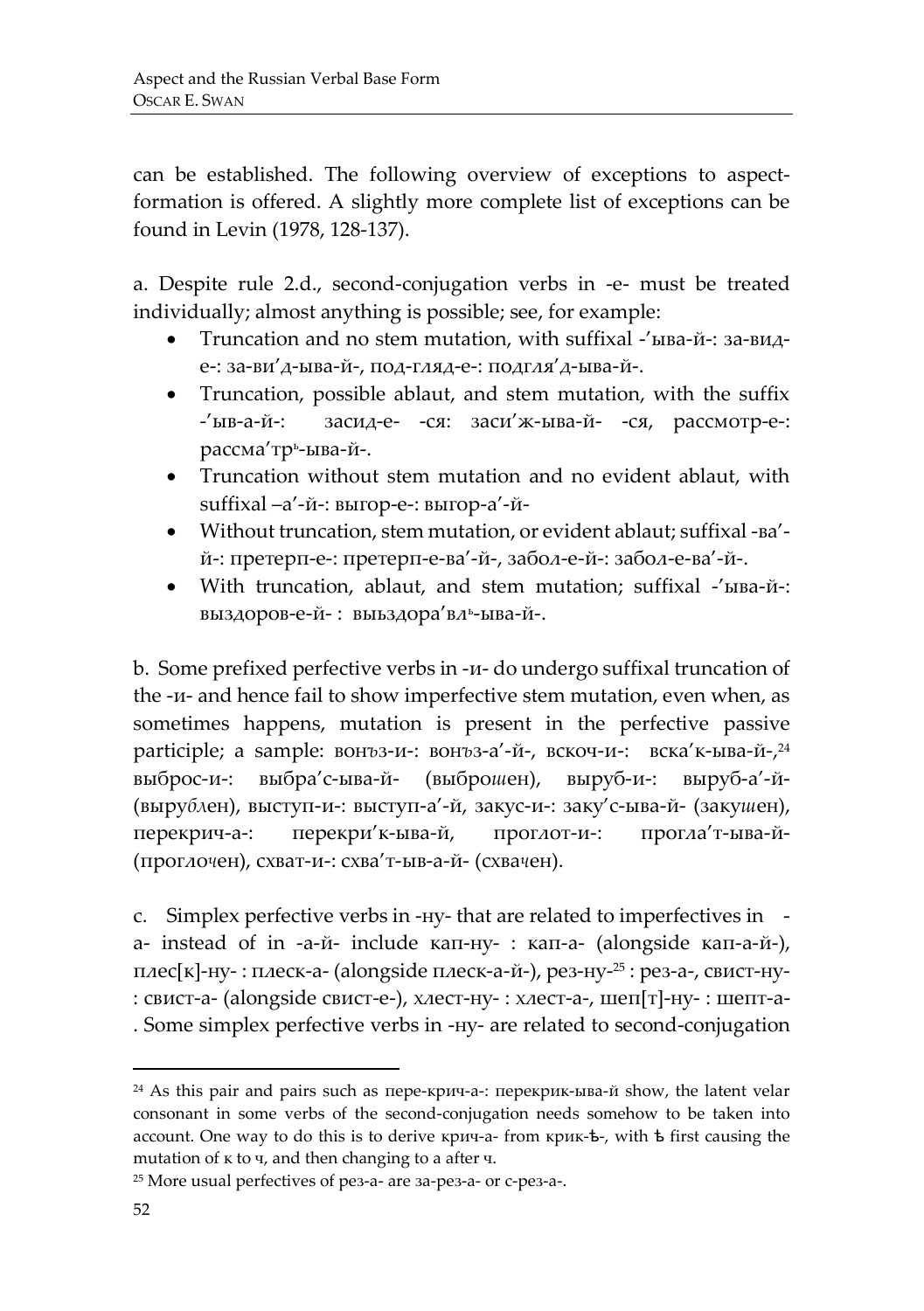verbs: гля[д]-ну- : гляд-е-, крик-ну- : крич-а-, писк-ну- : пищ-а-, скользну- : ско*л*ьз-и-, шеве*л*ь-ну- : шевель-и-.<sup>26</sup>

d. Among simplex perfectives in -и- that do not truncate -и- in the imperfective (and hence do undergo mutation) are прост-и- (impf. проща-й-), яв-и- -ся (impf. явл<sup>ь</sup>-а-й- -ся).

e. In addition to the foregoing, the following prominent anomalous aspect pairs may be mentioned: восклик-ну- : восклиц-а-й-, выну- : выним-а-й-, застря-н- : застре-ва-й, зат*ь*м-и- : затме-ва-й, навей-а- : наве-ва-й, от-дох-ну- : от-дых-а-й-, продл-и- : продле-ва-й, рази-ну- : разе-ва-й, про-кашля-ну-: проькашл<sup>ь</sup>-ыв-а-й-.

## **Works Cited**

 $\overline{\phantom{a}}$ 

- Cubberley, Paul. 2002. *Russian: A Linguistic Introduction*. Cambridge: Cambridge University Press.
- Davidson, Dan. 2010. "Study Abroad: When, How Long, and With What Results? New Data From the Russian Front". *Foreign Language Annals*  43 (1): 6-36.
- Chvany, Catherine V. 1990. "The Two-Stem Nature of the One-Stem Verb System: Another Look at Classes and Exceptions. *Slavic and East European Journal* 34 (4): 421-438.
- Jakobson, Roman. 1948. "Russian Conjugation". *Word* 4: 155-167.
- ---. 1971[1932]. "Zur Struktur des russischen Verbums". In *Roman Jakobson*: *Selected Writings*. *Vol. 2: Word and Language,* ed. Stephen Rudy, 3-15. Paris: Mouton Publishers.
- Janda, Laura, Anna Endresen, Julia Kuznetsova, Olga Lyashevskaya, Anastasia Makarova, Tore Nesset, and Svetlana Sokolova. 2013. *Why Russian aspectual prefixes aren't empty: prefixes as verb classifiers*. Bloomington, IN: Slavica.
- Lekić, Maria D., Dan E. Davidsosn, Kira S. Gor (2008). *Russian Stage One: Live from Moscow,* second edition. Dubuque, IA: Kendall/Hunt.
- Levin, Maurice I. (1978). *Russian Declension and Conjugation: A Structural Description with Exercises*. Columbus, Slavica.

<sup>&</sup>lt;sup>26</sup> As the last two groups of exceptions show, many verbs that today comprise aspect pairs were historically formed before the aspect opposition became firmly crystalized and these pairs became subordinated to it.